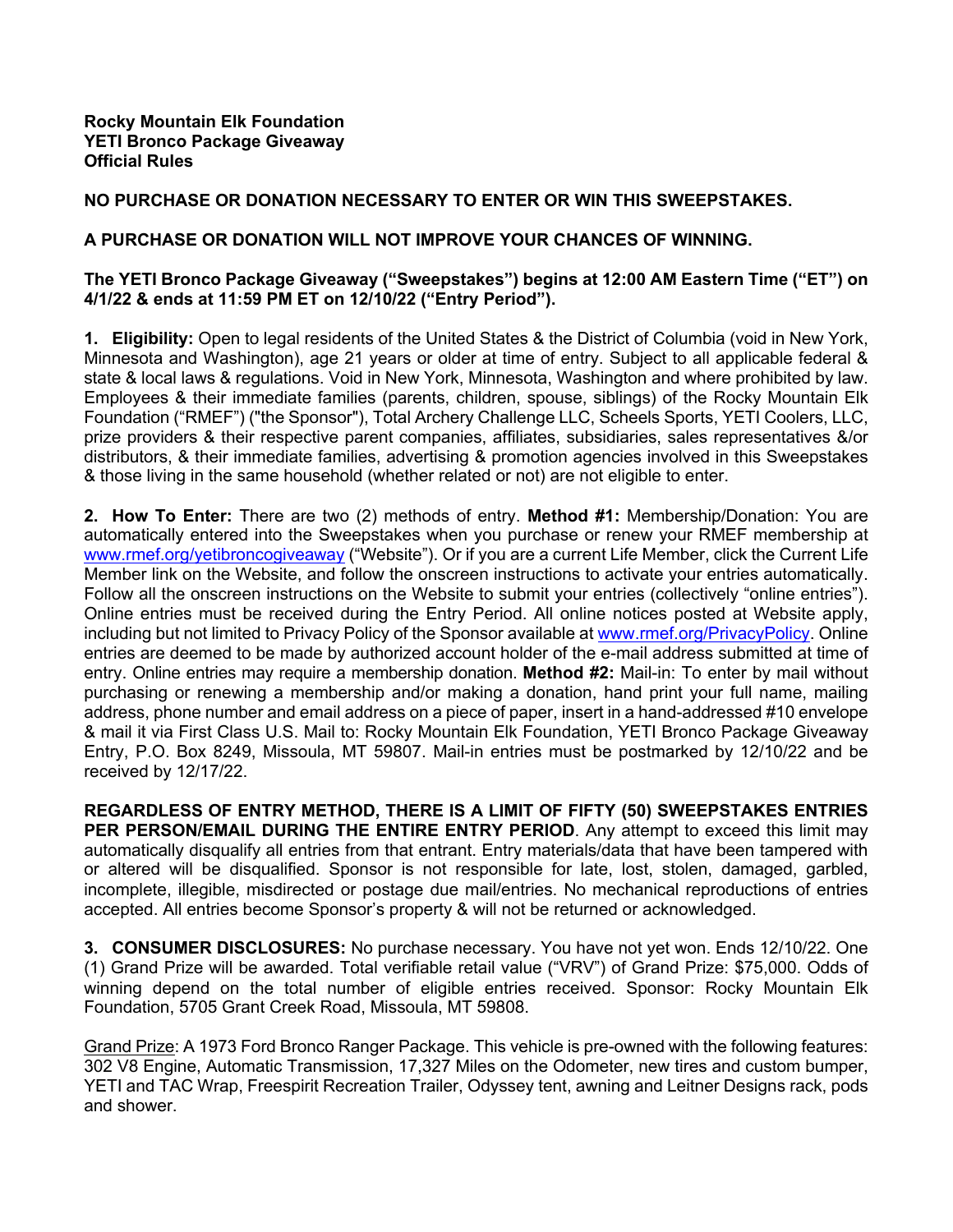Prize conditions:

- o **As**–**is/No-Warranty:** Grand Prize will be awarded as–is and does not include any warranty. Winner is responsible to check that the vehicle complies with the regulatory and statutory requirements to operate on the roads in the state where the winner's primary residence is located. By accepting the prize, winner agrees and understands that any modification to the vehicle may impact the operation and safety of the vehicle. Sponsor is not responsible for any injury to any person or property that may result from the existence or performance of any customized feature that was made to the vehicle.
- o **Insurance, Registration and Taxes:** Winner is solely responsible for any expenses and costs in connection with the prize not expressly described herein as being awarded including, without limitation, the following: (i) all income, federal, state and local taxes; (ii) insurance, licensing, title, and registration fees; (iii) any travel/shipping costs associated with transportation of vehicle to and from winner's residence and vehicle pick up location; (iv) preparation fees and/or additional options/upgrades, additions or equipment; and/or (v) any additional expenses associated with prize acceptance and use not described herein as being awarded, including, without limitation, emissions inspection, additional equipment, gasoline, vehicle maintenance, storage and all other fees and expenses associated with the receipt and use of the prize. Winner must provide proof of valid insurance and appropriate driver's license issued in winner's jurisdiction of residence prior to vehicle pick-up.
- o **Delivery:** The vehicle will be shipped uncovered via a carrier chosen by the Sponsor or its designated agent to a location near the winner's primary residence (at Sponsor's sole discretion). Insurance on the vehicle during transport to the specified location will be provided by the carrier. Sponsor will not be responsible for any damage or losses that may occur during or after the transport. If the vehicle is not picked-up by winner or winner fails to provide the required documentation within 90 days of notification, winner shall forfeit all rights to the prize.
- o **Title:** The title of the vehicle will be transferred to the winner prior to delivery. Upon shipping the vehicle to the winner, Sponsor will be deemed to have awarded the prize and the winner assumes full responsibility for the prize.
- o **Other Provisions:** The Sponsor reserves the right to substitute a similar vehicle or custom parts of comparable value (i) if there is a fire, theft or other disaster or unforeseen circumstance that is not fully addressed elsewhere in these Official Rules. The decision to make a substitution is at the Sponsor's sole discretion. If any of such events happen and Sponsor elects to provide a substitution, a delay in delivery and/or modification of the prize will occur. Sponsor is not responsible for any delay in delivery of the vehicle.

Reference to third parties in connection with prizes are for reference and identification purposes only and not intended to suggest endorsement, sponsorship or affiliation with Sponsor or the Sweepstakes. The VRV of Grand Prize is subject to price fluctuations in the consumer marketplace based on, among other things, any gap in time between the date the VRV is estimated for purposes of these Official Rules and the date the prize is awarded or redeemed. Any difference between the stated VRV of the Grand Prize and the actual value will not be awarded.

**4. Winner Selection & Notification:** A random drawing will be conducted on or about 12/16/22 from all eligible entries received as mentioned in section 2 above. Drawing will be conducted by a representative from the Sponsor whose decisions are final & binding in all respects. Winner need not be present to win. Potential winner will be notified via mail, email &/or courier within 3 business days after random drawing. In order to receive a prize, the potential winner will be required to complete an Affidavit of Eligibility & Release of Liability/Publicity which must be signed & returned (along with any other documentation the Sponsor reasonably requires for prize fulfillment, such as, but not limited to, driver's license) within 14 days of date printed on notification or the potential winner will be disqualified & an alternate winner will be determined. If a potential winner fails to respond within 14 days, or if notification is returned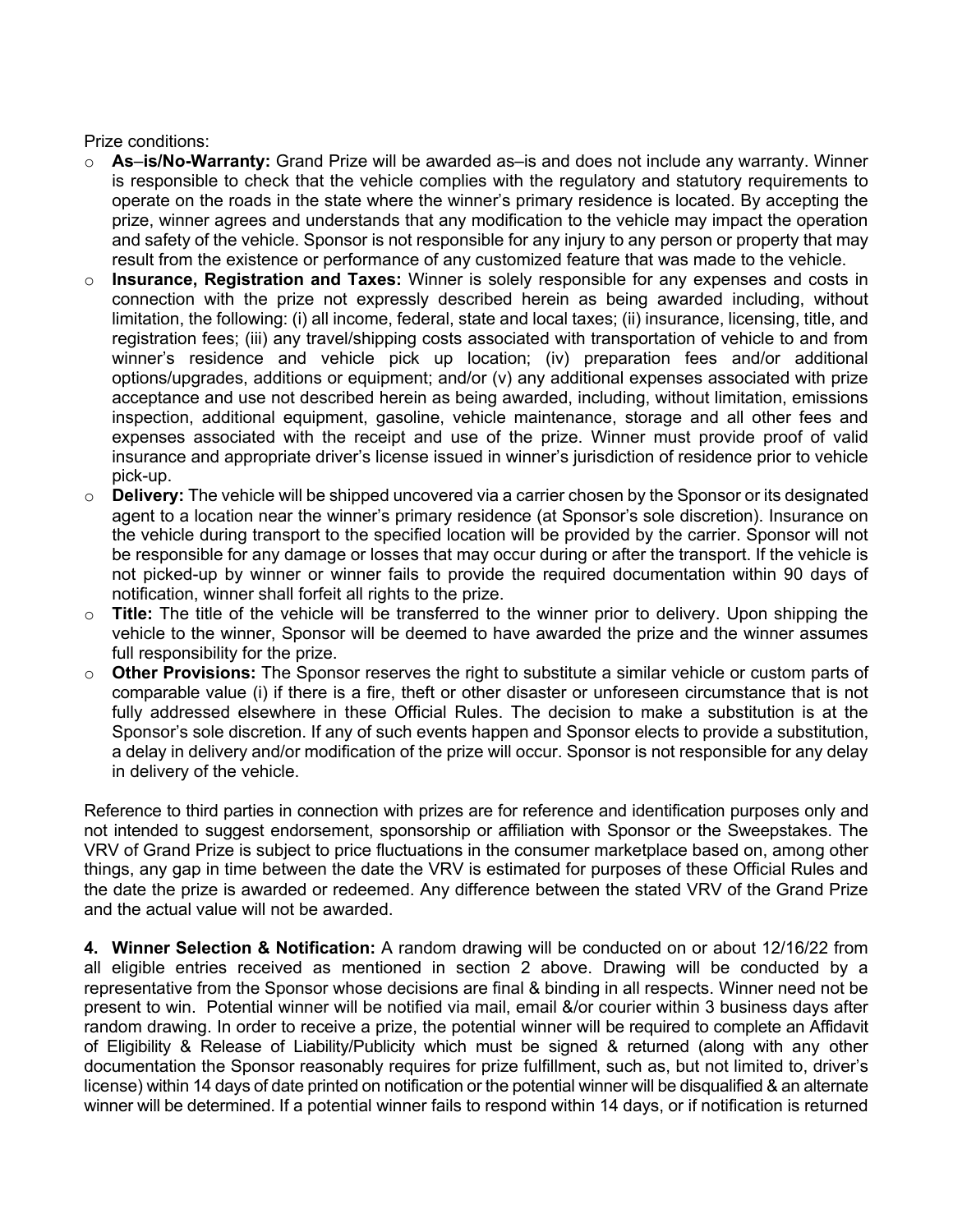as undeliverable, that potential winner will be disqualified & an alternate will be determined. The Sponsor reserves the right to modify the notification procedures in connection with the selection of an alternate winner, if any. Prize is not redeemable for cash, no substitution, exchange or transfer, except at Sponsor's sole discretion, who reserves the right to substitute any portion of the prize with one of similar or greater value. If winner cannot accept/receive the vehicle prize for any reason, he/she will be disqualified and the prize will be forfeited with no further obligation by the Sponsor to the winner. Winner must submit a W9 &/or supply Social Security Number and other necessary documents to Sponsor as directed by RMEF. Prize may not be awarded if the Sponsor is unable to verify a winner after diligent effort is made prior to 2/28/23.

**5. General:** By participating in the Sweepstakes, you (i) agree to be bound by these official rules, including all eligibility requirements, & (ii) agree to be bound by the decisions of Sponsor & the judges, which are final & binding in all matters relating to the Sweepstakes. Except where prohibited by law, entry & acceptance of prize constitute permission to use winner's name, photograph, video, comment, hometown, likeness, & prize won (all at Sponsor's discretion) for future advertising, publicity in any & all media now or hereafter devised throughout the world in perpetuity, without additional compensation, notification, release, or permission. Sponsor is not responsible for any typographical or other error in the printing of the offer, administration of the Sweepstakes or in the announcement of the prize or for any suspension of the Sweepstakes or inability to implement the Sweepstakes or award the prize as contemplated herein due to any force majeure event beyond its control, including delays or interruptions caused by acts of God, acts of war, natural disasters, pandemic, weather, utility outages, acts of terrorism or any federal, state, or local government law, order, or regulation, order of any court or regulator. Sponsor reserves the right to take action to: (i) permanently disqualify from any sweepstakes it sponsors any person it believes has intentionally violated these official rules; (ii) suspend the collection of entries if the Sweepstakes becomes unfairly impaired in any way & to select winner from among all eligible entries received prior to such action. This Sweepstakes shall be governed by & interpreted under the laws of the State of New York, U.S.A. without regard to its conflicts of laws provisions. Any & all disputes, claims, & causes of action arising out of or in connection with this Sweepstakes, shall be resolved individually, without resort to any form of class action. ANY CLAIMS, JUDGMENTS &/OR AWARDS SHALL BE LIMITED TO ACTUAL OUT-OF-POCKET COSTS ASSOCIATED WITH ENTERING THIS SWEEPSTAKES. ENTRANT HEREBY WAIVES ANY RIGHTS OR CLAIMS TO ATTORNEY'S FEES, INDIRECT, SPECIAL, PUNITIVE, INCIDENTAL OR CONSEQUENTIAL DAMAGES OF ENTRANT, WHETHER FORESEEABLE OR NOT & WHETHER BASED ON NEGLIGENCE OR OTHERWISE. LEGAL WARNING: ANY ATTEMPT BY AN INDIVIDUAL, WHETHER OR NOT AN ENTRANT, TO DELIBERATELY DAMAGE, DESTROY, TAMPER WITH OR VANDALIZE OR INTERFERE WITH THE OPERATION OF THE SWEEPSTAKES, IS A VIOLATION OF CRIMINAL & CIVIL LAWS & SPONSOR RESERVES THE RIGHT TO SEEK DAMAGES & DILIGENTLY PURSUE ALL REMEDIES & CRIMINAL PROSECUTION AGAINST ANY SUCH INDIVIDUAL TO THE FULLEST EXTENT PERMITTED BY LAW.

**6. Release:** Entrants on their behalf, & on behalf of their respective heirs, executors, administrators, legal representatives, successors & assigns ("Releasing Parties"), release, defend & hold harmless Sponsor, any entity involved in the fulfillment of the prize or the administration of the Sweepstakes, & their respective employees, officers, directors & agents of each ("Released Parties"), from any & all actions, causes of action, suits, debts, dues, sums of money, accounts, reckonings, bonds, bills, specialties, covenants, contracts, controversies, agreements, promises, variances, trespasses, lost profits, indirect or direct damages, consequential damages, incidental damages, punitive or exemplary damages, judgments, extent, executions, claims & demands whatsoever, in law, admiralty or equity, whether known or unknown, foreseen or unforeseen, against Released Parties which any one or more of the Releasing Parties ever had, now have or hereafter can, shall or may have which in any way arise out of or result from entrant's participation, acceptance & use or misuse of any prize, including property damage, personal injury or death.